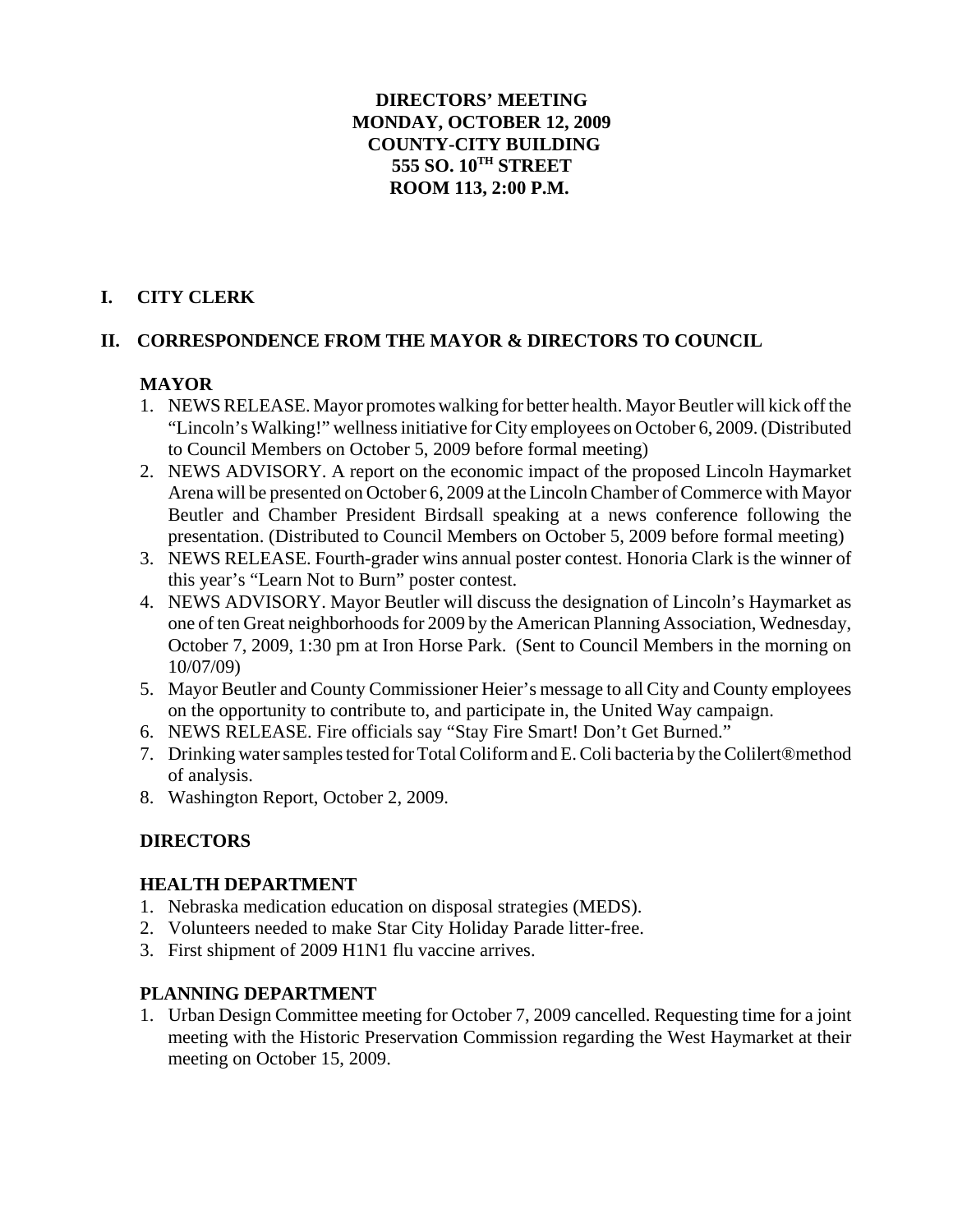### **URBAN DEVELOPMENT/ HOUSING REHAB & REAL ESTATE DIVISION**

- 1. Street and alley vacation No. 09006. North 14<sup>th</sup> Street from South ROW line of New Hampshire Street to North line of railroad ROW.
- 2. Information from David Landis, Urban Development Director, regarding the Haymarket Parking Site Feasibility Study.
	- a. Haymarket Parking Site Feasibility Study.

# **III. COUNCIL RFI'S AND CITIZEN CORRESPONDENCE TO INDIVIDUAL COUNCIL MEMBERS**

## **JON CAMP**

- 1a. Memo to Director Landis, Urban Development, on previously used parking meters color system, with reply from Kenneth Smith, City Parking Manager.
- 1b. Response from Councilman Camp to Ken Smith and Dave Landis commenting on Parking Advisory Council options to be presented at November  $10<sup>th</sup>$  meeting and requesting answers to three questions.
- 2. Reply from Kenneth Smith, City Parking Manager, on timing to go through the meter options available.

## **IV. CORRESPONDENCE FROM CITIZENS TO COUNCIL**

- 1. Email, received on 10/07/09, from David Martin requesting Council to vote against the Block 68 Redevelopment Project.
- 2. Letter received from an anonymous constituent with two complaints.
- 3. Letter to Lincoln Electric System from Claude Reyman in opposition to the electric rate increase proposed.
- 4. Email from Anthony Scognamiglio, Summit, N. J., requesting public records.

# **V. ADJOURNMENT**

W:\FILES\CITYCOUN\WP\DA101209.wpdmmm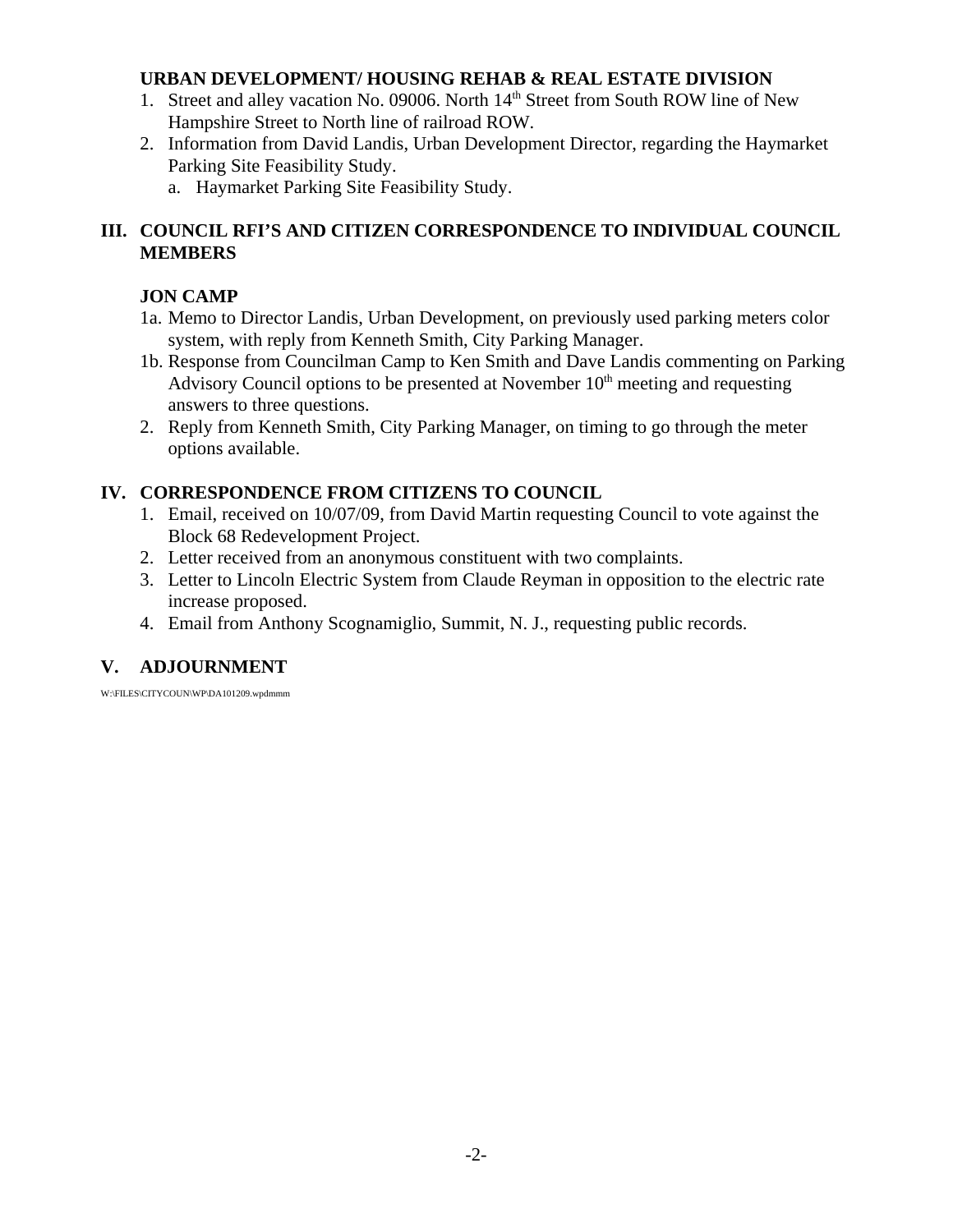## **DIRECTORS' MEETING MINUTES MONDAY, OCTOBER 12, 2009 2:00 p.m. COUNTY/CITY BUILDING CONFERENCE ROOM 113**

**Council Members Present:** Doug Emery, Chair; John Spatz, Vice-Chair; Jonathan Cook, Jayne Snyder**,** Jon Camp, Eugene (Gene) Carroll**,** Adam Hornung

**Others Present:** Rick Hoppe, Trish Owen, Mayor's Office; City Clerk Joan Ross; Judge John Hendry, City Attorney; and Tammy Grammer, City Council Secretary

Mr. Emery opened the meeting at 2:02 p.m. Location Announcement of the Nebraska Open Meetings Act: A Copy of the Nebraska Open Meetings Act is Located on the Wall at the Rear of this Room.

Mr. Emery stated Council will have a pre-council next Monday at Noon in Conference Room 113 to meet with the Young Professionals Group. He would appreciate it, if many of them could attend.

# **I. CITY CLERK** -

City Clerk Joan Ross stated on their Agenda today, just a reminder, Item 21 there is a Motion-To-Amend #1 to correct an error in the date that the employer contributions change will be effective. *[#21, 09-132, Adopting an amended and restated City of Lincoln Employees' Retirement Plan and Trust for civilian (non-uniformed service) employees providing for a change in employer contributions for employees hired after a date certain and adopting IRS Interim Amendments Nos. 1 and No. 2.]*

As a reminder for Item 22, there's Motions-To-Amend #1 & #2. She thinks amendment #2 replaces #1. *[#22, 09-100, Amending Chapter 2.76 of the Lincoln Municipal Code relating to the City's Personnel System by amending the Title Page to delete Section 2.76.160 Compensation Plan, Variable Merit Pay Plan; amending Section 2.76.040 Definitions, to define Excluded Employee; amending Section 2.76.130 Position and Pay Range Allocation, relating to Excluded Employees; amending Section 2.76.135 Merit Pay Plan Established, to include Excluded Employees and increase the maximum number of merit pay steps; amending Section 2.76.145 Merit Pay Plan, Administration and Requirements for Advancement, to include the newly defined Excluded Employees; amending Section 2.76.150 Merit Pay Plan, Pay Increases for Exceptional Service, to include the newly defined Excluded Employees; amending 2.76.155 Longevity Pay to adjust the annual longevity pay plan relating to certain "N" and Excluded Employees; deleting all of Section 2.76.160 Variable Merit Pay Plan; amending Section 2.76.175 Promotion, Transfer, Demotion or Temporary Promotion relating to the newly defined Excluded Employees; amending Section 2.76.200 Temporary Assignment to a Higher Classification relating to the newly defined Excluded Employees; amending Section 2.76.380 Sick Leave with Pay, as it relates to employees with a pay range prefixed by M, A, C, E, N, or X; and amending Section 2.76.395 Vacation Leave with Pay as it relates to employees with a pay range prefixed by M; and repealing 2.76 Title Page and Sections 2.76.040, 2.76.130, 2.76.135, 2.76.145, 2.76.150, 2.76.155, 2.76.160, 2.76.175, 2.76.200, 2.76.380, and 2.76.395 of the Lincoln Municipal Code as hitherto existing.]*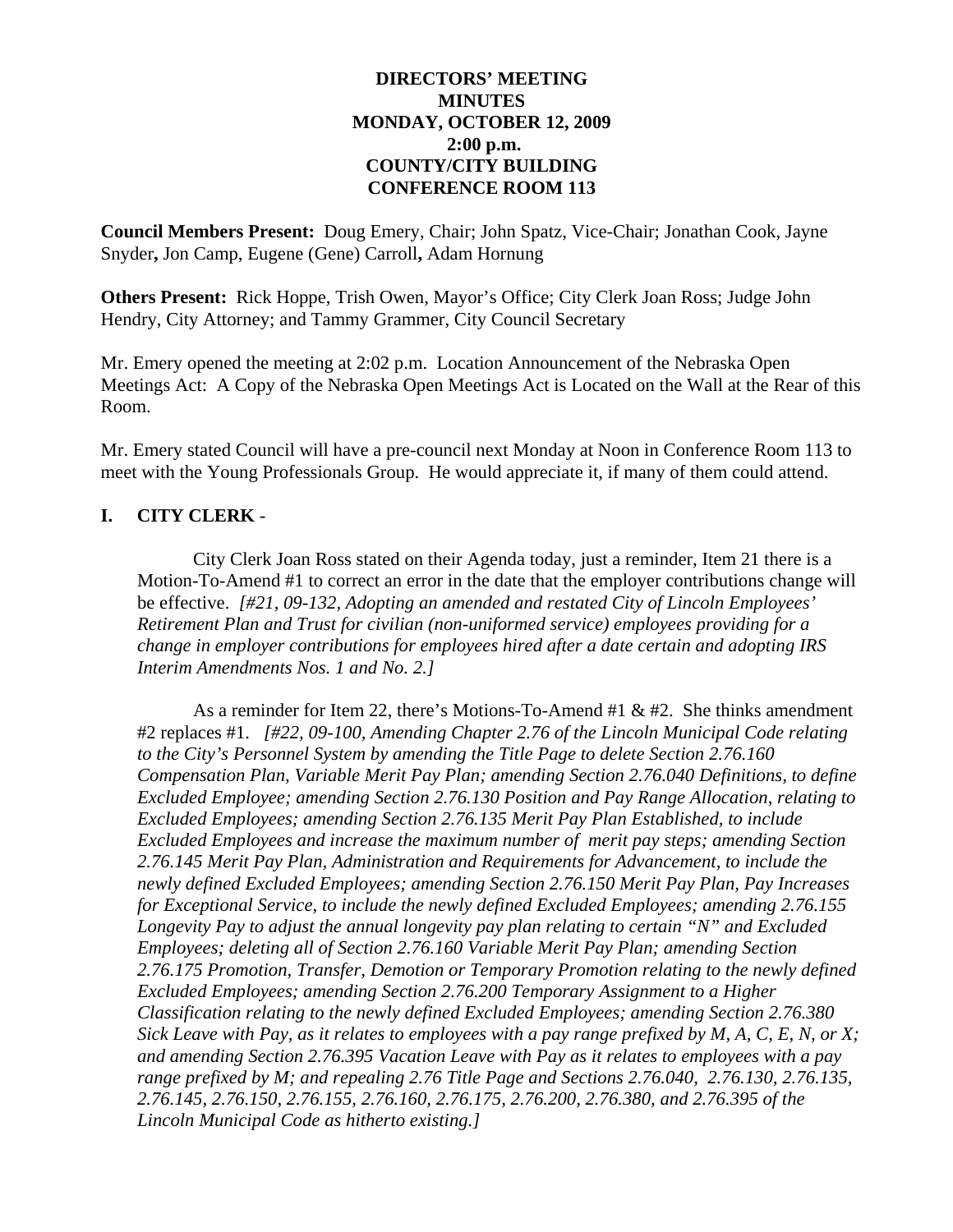#### **II. CORRESPONDENCE FROM THE MAYOR & DIRECTORS TO COUNCIL -**

#### **MAYOR -**

Rick Hoppe reported that he, Mr. Emery, Mr. Carroll, and former Mayor Wesley participated in St. Monica's Amazing Chase fund-raiser on Saturday which they have every year. A number of clues and challenges are put in front of various teams to see who wins a prize for the Dominican Republic vacation they were offering. They were not eligible because Mr. Wesley's wife works for St. Monica's, but they were asked to participate as a City team the 'City Slickers'. It was a successful day and they did real well. Mr. Hoppe thanked those who contributed.

- 1. NEWS RELEASE RE: Mayor Promotes Walking For Better Health. Mayor Beutler will kick off the "Lincoln's Walking!" wellness initiative for City employees on 10/06/09 (Council received on 10/05/09 before formal meeting). - NO COMMENTS
- 2. NEWS ADVISORY RE: A report on the economic impact of the proposed Lincoln Haymarket Arena on 10/06/09 at the Lincoln Chamber of Commerce with Mayor Beutler and Chamber President Birdsall speaking at a news conference following the presentation (Council received on 10/05/09 before formal meeting). - NO COMMENTS
- 3. NEWS RELEASE RE: Fourth-Grader Wins Annual Poster Contest. Honoria Clark is the winner of this year's "Learn Not to Burn" poster contest. - NO COMMENTS
- 4. NEWS ADVISORY- RE: Mayor Beutler will discuss the designation of Lincoln's Haymarket as one of ten Great neighborhoods for 2009 by the American Planning Association, on 10/07/09, 1:30 p.m. at Iron Horse Park (Forward to Council on 10/07/09 in the morning). - NO **COMMENTS**
- 5. Message from Mayor Beutler and County Commissioner Heier to all City and County employees on the opportunity to contribute, and participate in, the United Way campaign. - NO COMMENTS
- 6. NEWS RELEASE RE: Fire Officials Say "Stay Fire Smart! Don't Get Burned." NO **COMMENTS**
- 7. Report RE: Drinking water samples tested for Total Coliform and E. Coli bacteria by the Colilert®method of analysis. - NO COMMENTS
- 8. Washington Report October 2, 2009. NO COMMENTS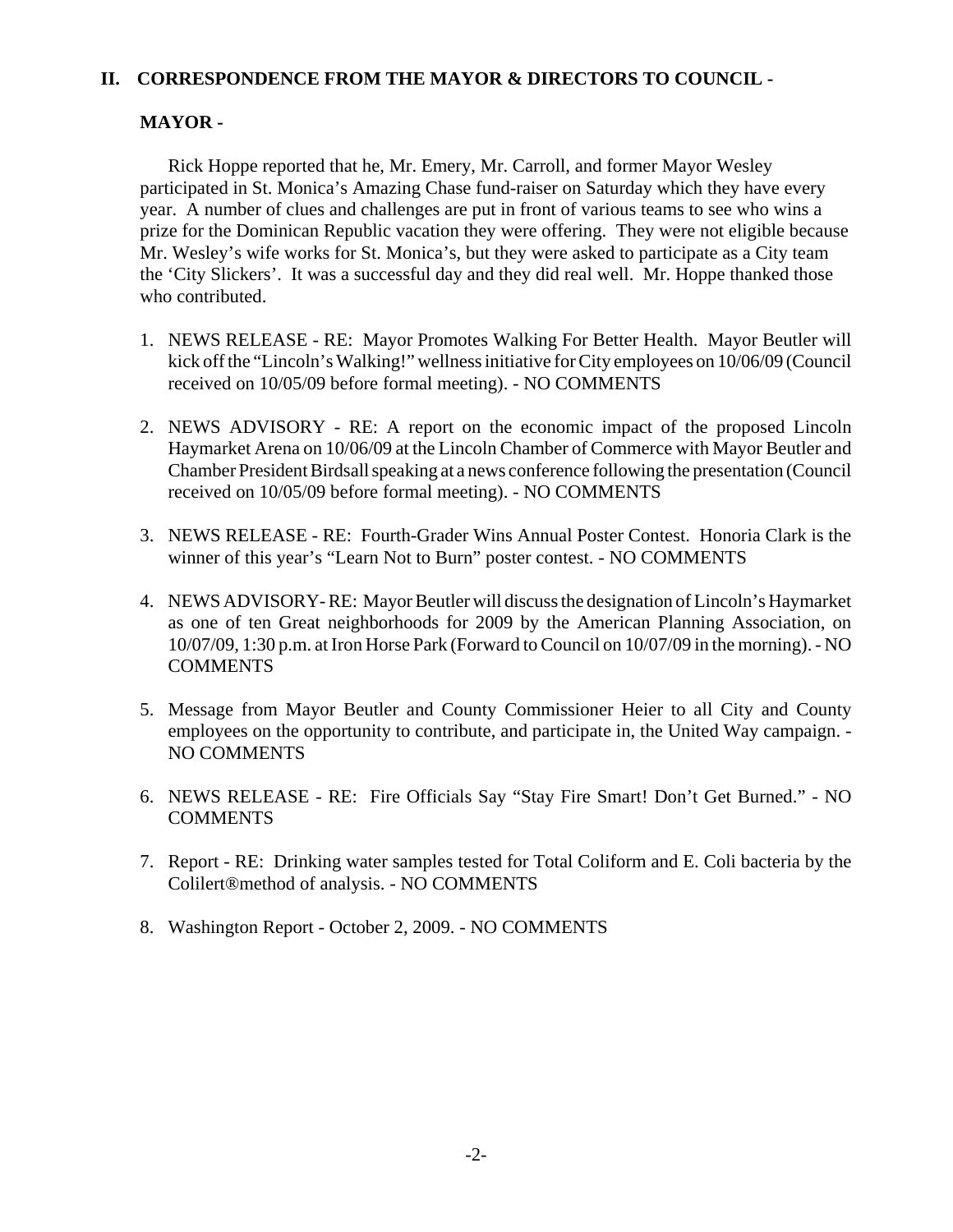#### **DIRECTORS -**

Bruce Dart (Health Director) reported that early Saturday morning late Friday night they had a dog attack, it was a pit bull. They declared this particular animal vicious this morning, the owner surrendered it and is now at the Humane Society. They must wait ten days to insure that the dog does not have rabies before they actually destroy it, but that will be the ultimate outcome for this particular animal. The owners were cited yesterday as well. Mr. Spatz commented he and Ms. Snyder visited with him a few months ago about dangerous dog ordinances. Do they have any language or anything to discuss on this matter? Mr. Dart stated they do, they're getting the listening sessions set up right now, they're going to have two to three listening sessions. They were doing this before this happened, they should have the schedule to Council by next week. They are going to have public sessions to get input from the public and they want to know what the community thinks as well. Mr. Spatz commented he plans on introducing something some time and the more input they have the better. This is a very important issue that they need to move forward. Mr. Spatz commented to Mr. Dart keep them updated on this matter, they are all very interested.

 Mr. Cook commented they have an item on their agenda regarding nuisances, he realizes it is very difficult and there are some that are very hard to address, but they do have a list of properties. Mr. Cook asked Mr. Dart if he seen the letter that they received about  $336$  N.  $32<sup>nd</sup>$ Street. Mr. Dart commented the judge just showed it to him as he was walking in to this meeting, but he has not had a chance to read it yet. Mr. Dart stated Scott Holmes will be at the meeting today to respond to it. Mr. Cook commented the idea would be if they feel they need to hold it up, they would pass the others and hold just this one up to respond to it. Mr. Camp suggested may be they should have a pre-council on this issue. Mr. Spatz suggested as well that this would probably be worthy topic of a pre-council. Mr. Emery commented he is okay with doing that, but do you remember the public comments over the couch ordinance. Mr. Cook commented also remember Patti Newman served on the PRT and was consistently frustrated with the inability to take strong action. She did introduce an ordinance that would help make it easier to do that and it is still on pending, no action was taken. So, it's very controversial, it's tough to change the ordinance. Mr. Hoppe suggested Council hold off on the pre-council. Mayor Beutler has a task, and Mr. Carlson the Stronger, Safer Neighborhoods program have been coming up with some options. He thinks they are meeting next week to discuss those options and then it might be appropriate to bring it to Council and have something specific to talk about.

#### **HEALTH -**

- 1. NEWS RELEASE RE: Nebraska Medication Education on Disposal Strategies (MEDS). - NO COMMENTS
- 2. NEWS RELEASE RE: Volunteers Needed To Make Star City Holiday Parade Litter-Free - Sidewalk volunteers needed! - NO COMMENTS
- 3. NEWS RELEASE RE: First shipment of 2009 H1N1 Flu Vaccine Arrives. NO **COMMENTS**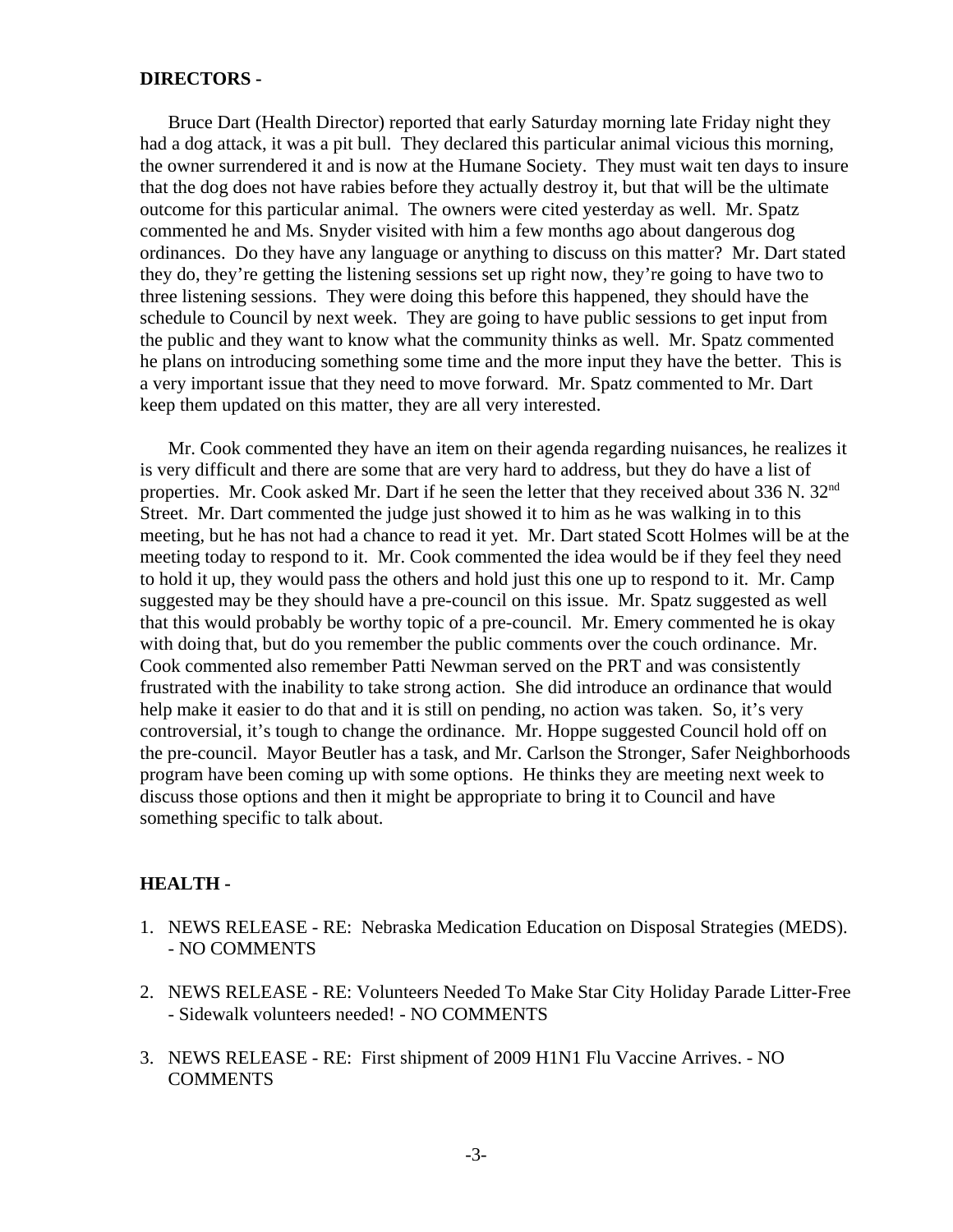### **PLANNING -**

1. Urban Design Committee Meeting for 10/07/09 cancelled. Requesting time for a joint meeting with the Historic Preservation Commission regarding the West Haymarket at their meeting on 10/15/09. - NO COMMENTS

#### **URBAN DEVELOPMENT/ HOUSING REHAB & REAL ESTATE DIVISION -**

- 1. Street and Alley Vacation #09006 North 14<sup>th</sup> Street from south ROW line of New Hampshire Street to north line of railroad ROW. - NO COMMENTS
- 2. Report from David Landis, Urban Development Director RE: The Haymarket Parking Site Feasibility Study. - NO COMMENTS

## **III. COUNCIL RFI'S AND CITIZEN CORRESPONDENCE TO INDIVIDUAL COUNCIL MEMBERS -**

#### **JON CAMP -** No Comments

- 1a. E-Mail to Dave Landis, Urban Development Director with response from Ken Smith, City Parking Manager - RE: Parking Meter Poles. - NO COMMENTS
- 1b. Response from Councilman Camp to Ken Smith and Dave Landis RE: Parking Meter Poles. - NO COMMENTS
- 1c. Response from Ken Smith RE: Parking Meter Poles. NO COMMENTS

#### **EUGENE CARROLL -** No Comments

#### **JONATHAN COOK -**

Mr. Cook stated they received an email regarding records request for all the information about billboards on City land and also on private land that have permits. Ms. Grammer stated the Planning Department received it as well and Jean forwarded it to a couple departments. Mr. Cook commented he just wanted to make sure somebody responded to it. Judge Hendry asked Ms. Grammer to forward this e-mail to Marcee. Ms. Grammer will forward this email to Marcee Brownlee in the City Attorney's Office.

Mr. Cook commented he just saw the back and forth on Councilman Camp's deal with the parking meters, thank-you for working on it.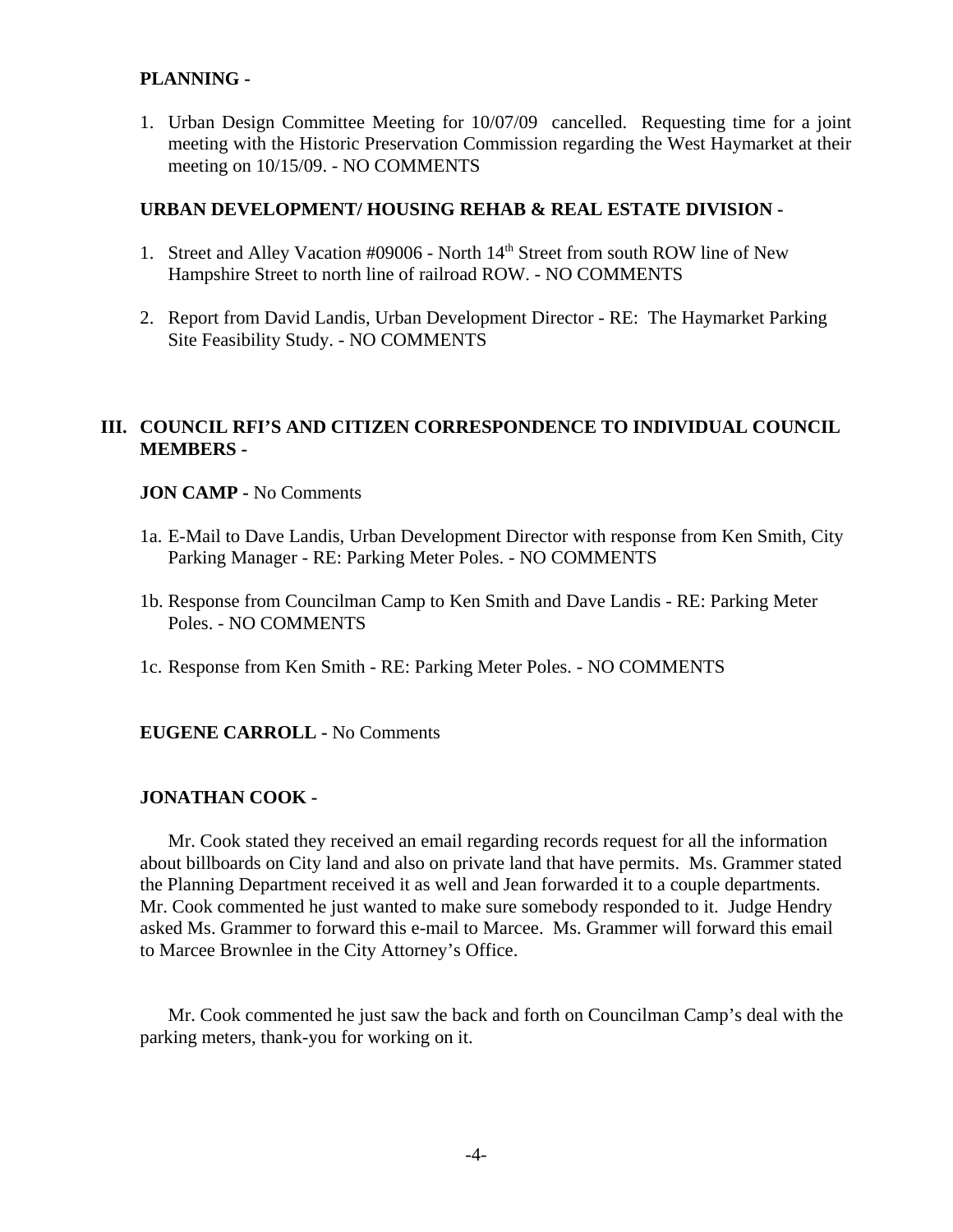Mr. Cook asked Fire Chief Ford for an update on Station 8. Fire Chief Ford reported they received a plan to make US Air Quality Service, an organization out of Omaha to tell them what to do with the crawl spaces. Early last week they sent them an addendum to that plan. Based on that plan, they put an RFP bid out about two week. They added an addendum that asked us to cut another hole into the crawl space. So, what they're looking at right now is a clean up of that crawl space which gives them a window of three weeks and they put a RFP out for it. When they went in there to evaluate the area as a large number of older buildings they did find some asbestos and so they're going to have to put out a RFP. The next RFP that's out right now is to replace the HVAC from the crawl space which gives them a window of 10 days. So, right now what he is trying to do is gather all the data to see what the final cost is to make sure they make the proper decision on what to do with that facility. They're trying to make sure that they have proper apparatus placement in order to have the best response they can have into that area. They started receiving information on the bids, close of business on Friday for the cleaning of the crawl space, they kind of have a concept of what that is going to cost but he has not received the bids yet. The station is open 24 hours, and they told them that they could work in it 24 hours non-stop to get the Station open as quickly as they can. Mr. Cook commented when you have final information on the time-lines please let him know for him that's the most important. Fire Chief Ford stated the ambulance is currently at Station 1 and they are negotiating with the hospital right now on this issue.

#### **DOUG EMERY -** No Comments

#### **ADAM HORNUNG -** No Comments

#### **JAYNE SNYDER -**

Ms. Snyder stated she would like to speak with Judge Hendry (City Attorney) after the Directors' Meeting today.

**JOHN SPATZ -** No Comments

#### **IV. CORRESPONDENCE FROM CITIZENS TO COUNCIL** -

- 1. E-Mail received on 10/07/09 from David Martin RE: Requesting Council to vote against the Block 68 Redevelopment Project. - NO COMMENTS
- 2. Letter from an anonymous constituent RE: Two complaints. NO COMMENTS
- 3. Letter from Claude Reyman to Lincoln Electric System RE: Opposed to the electric rate increase proposed. - NO COMMENTS